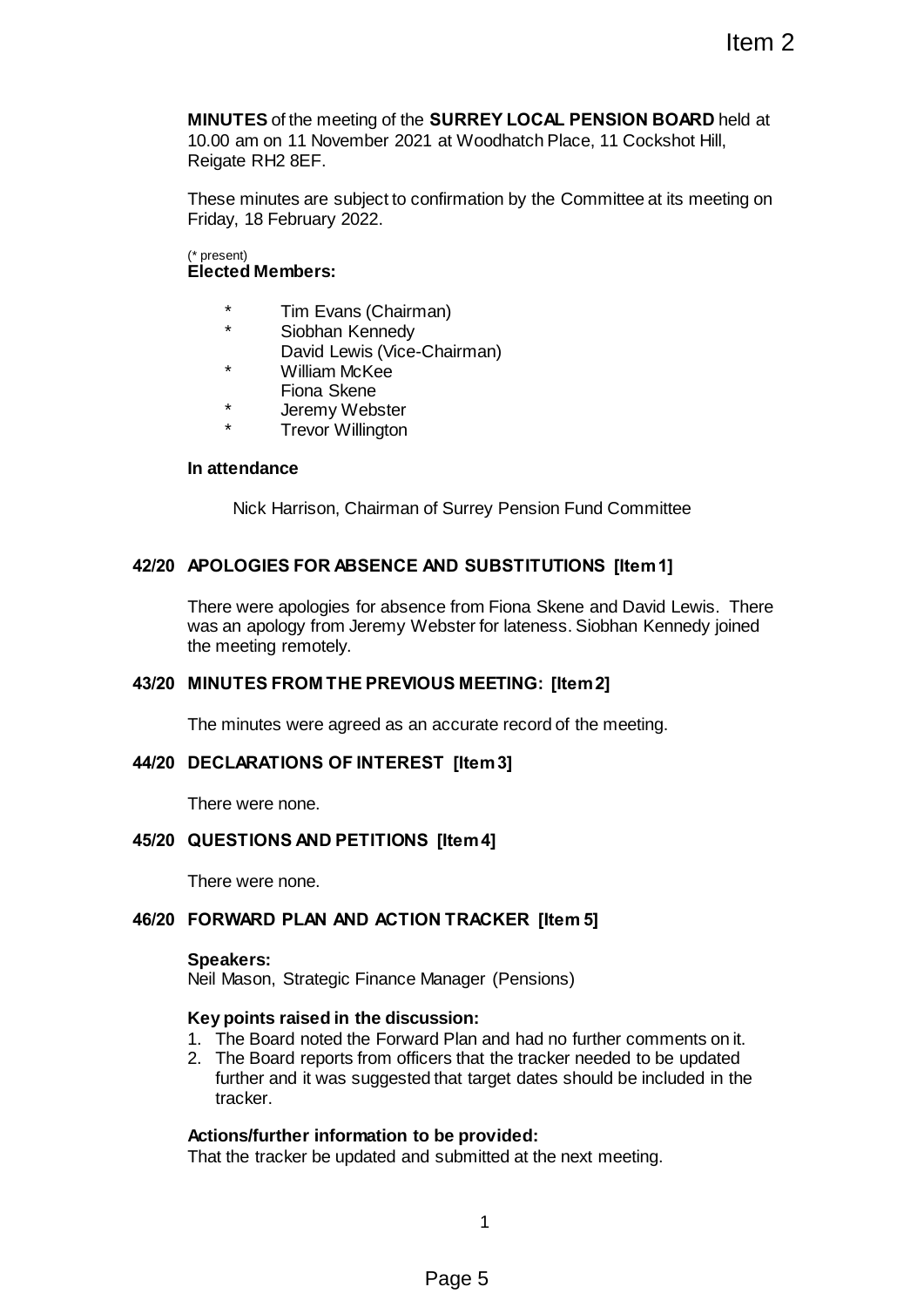## **Recommendations:**

The Board noted the forward plan.

## **47/20 SUMMARY OF THE PENSION FUND COMMITTEE MEETING OF 10 SEPTEMBER 2021 [Item 6]**

#### **Speakers:**

Nick Harrison, Chairman, Surrey Pension Fund Committee Tim Evans, Chairman, Surrey Local Pension Board

#### **Key points raised in the discussion:**

1. The Chairman of the Board highlighted various elements of the work undertaken by Committee as stated in the submitted report. He informed the Chairman of the Committee, and wished it registered, that the Board were in support of the work being done by the Committee on investments.

#### **Actions/further information to be provided:**

None.

## **Recommendations:**

The Board noted the report.

## **48/20 TURNAROUND PROGRAMME UPDATE [Item 7]**

#### **Speakers:**

Neil Mason, Strategic Finance Manager (Pensions)

#### **Key points raised in the discussion:**

- 1. The Strategic Finance Manager introduced the submitted report and highlighted:
	- Phase 1 –completed migration of fire service; other migrations were on track.
	- Phase 2 establishment of integration of one pension team was on track. In process of recruiting to the Head roles.
	- A process review was being undertaken
	- the turnaround programme was on track and milestones were being reached with no risk or concerns.
	- Trade unions had been consulted throughout the consultation process.
- 2. In response to a Member query regarding marketing the Strategic Finance Manager explained that the new vision was being marketed and promoted to attract a diverse set of candidates to take on the new roles advertised in the new structure.
- 3. In response to a Member query regarding whether there was a Gant chart to show the planned, versus actioned activities, the Strategic Finance Manager stated that he would share the timeline with Members. He stated that a report was going to the Audit & Governance Committee that gave a bit more detail around the timelines and he would share this with the Board as well.
- 4. The Strategic Finance Manager paid tribute to the whole team of staff.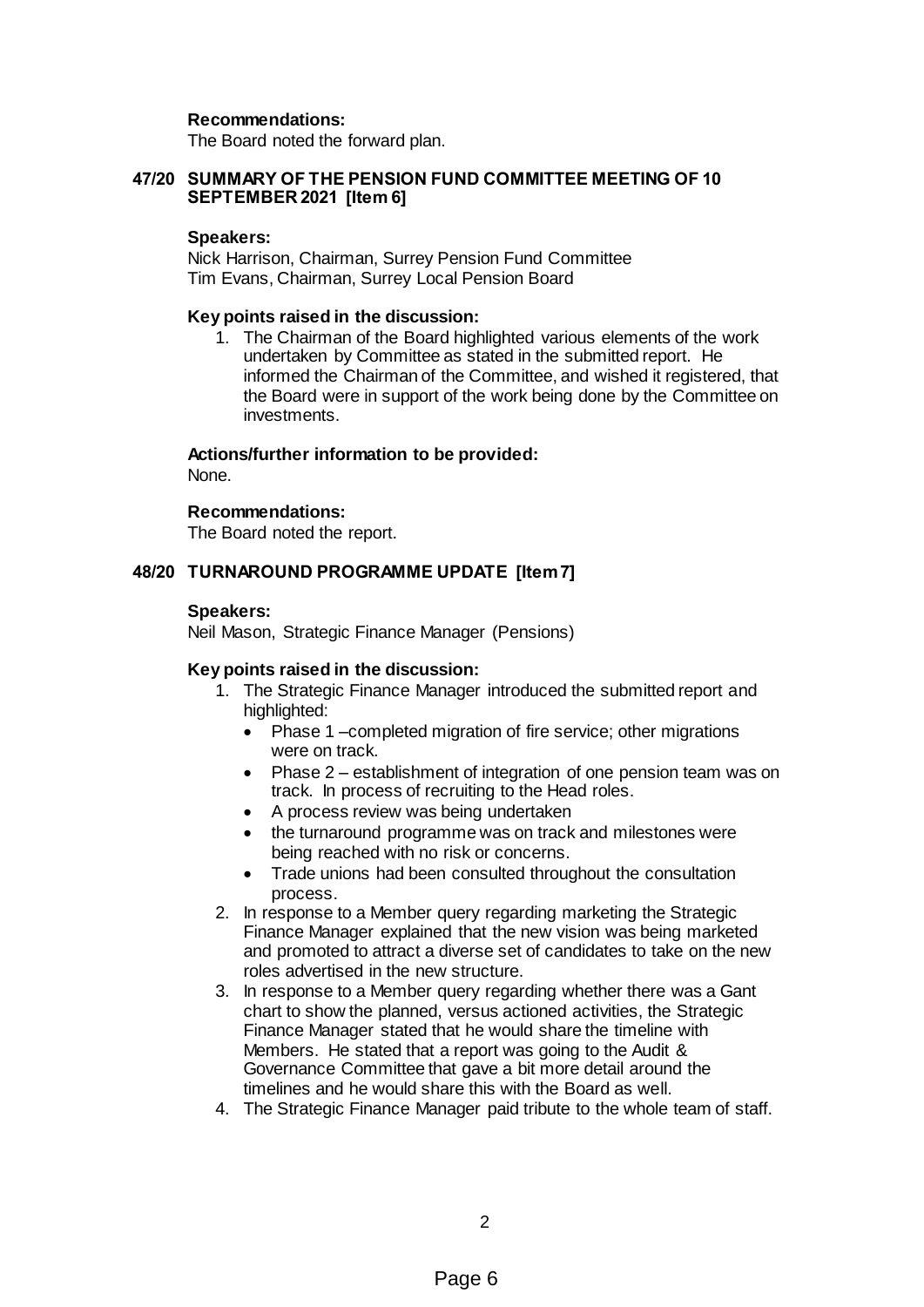## **Actions/further information to be provided:**

That the Strategic Finance Manager share the timeline, and report going to Audit & Governance Committee, with Members.

#### . **Recommendations:**

The Board noted the report.

## **49/20 ADMINISTRATION PERFORMANCE REPORT AND UPDATE - 1 JULY TO 30 SEPTEMBER 2021 [Item 8]**

#### **Speakers:**

Clare Chambers, Acting Head of Administration Neil Mason, Strategic Finance Manager (Pensions) Tom Lewis,

#### **Key points raised in the discussion:**

- 1. The Acting Head of Administration highlighted several areas of the report including:
	- Fewer cases had been received and more had been completed, therefore the backlog had reduced
	- There had been an improvement on death cases
	- There were no breaches to report
	- Annual Benefit Statements were all sent out on time
	- A new employer website had been developed and was now live
	- The legacy removal work with Mercer was now completed
	- GMP reconciliation had moved on and the communication to members had been put together by Mercer
	- The McCloud project 74 responses from providers had been received and another 53 responses were awaited. Once all the data had been received they would look at how to take forward. If all providers do not respond then the Acting Head of Administration would look to national guidance on how to take this forward.
- 2. In response to a Member query on whether there were any trends to the complaints received the Acting Head of Administration reported that the complaints received covered a broad spectrum of areas but none markedly more than others. The Strategic Finance Manager (Pensions) offered to provide an explanation of how complaints were categorised and defined to the next meeting.
- 3. A Member asked that where a complaint was upheld it would be useful to know if there was any action needed to prevent it happening again. The Acting Head of Administration agreed and explained that complaints were regularly monitored and whether there was any need to changes systems or processes.
- 4. A Member asked about whether the helpdesk information included nonresponse to telephone calls as this had been a problem highlighted previously. He also asked what the percentage of responses was to email enquiries against the service level agreement of three days. The Acting Head of Administration explained that the service desk did not sit under the administration team but could request the information if needed. The Strategic Finance Manager (Pensions) stated that the Programme Team were considering helpdesk activities and whether they should remain as is or sit within the Pensions Team.
- 5. A Member stated that it was coming up to the time when pension increases would be coming through and sought assurance that the amount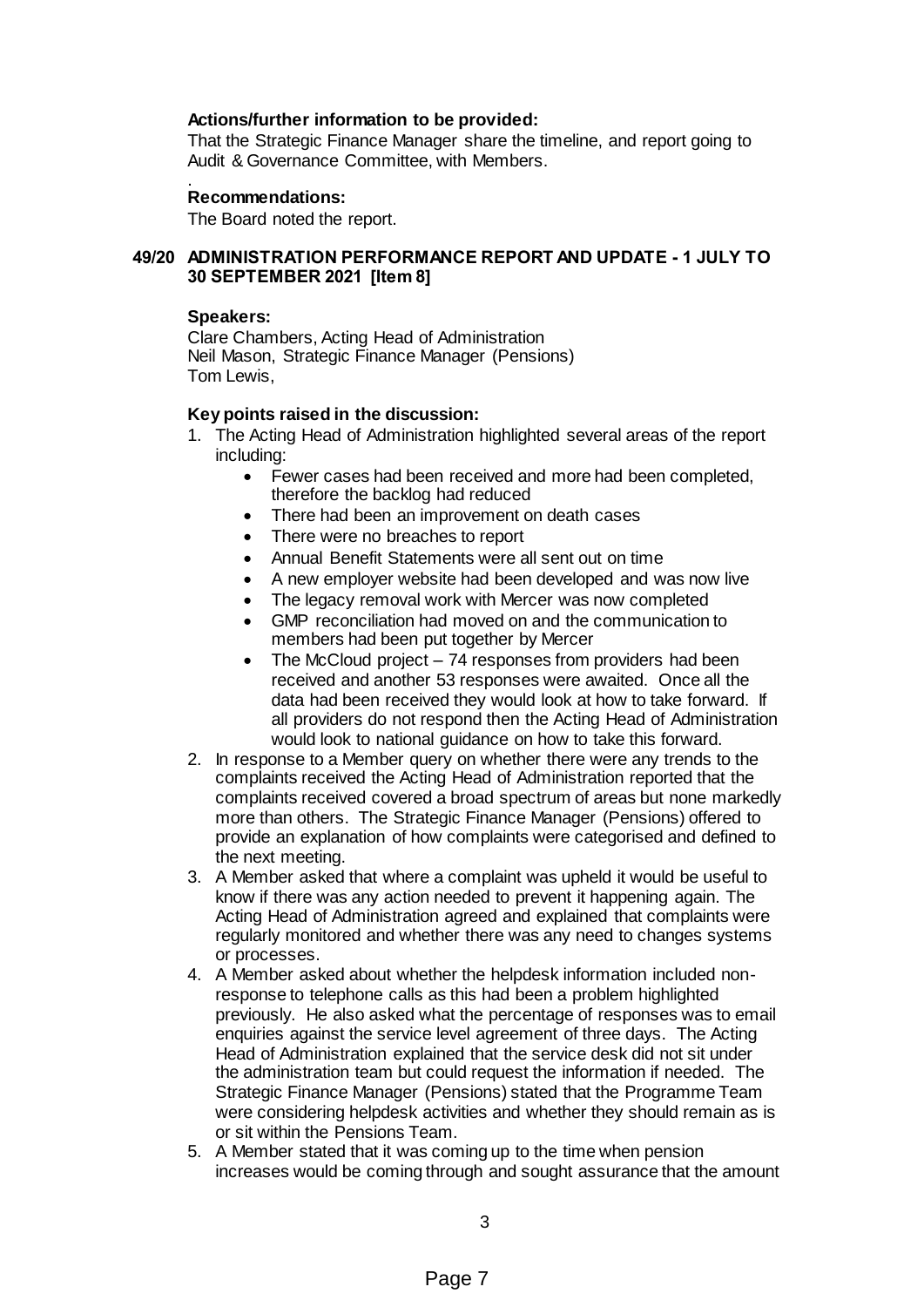of increase would be included in the letters sent out. The Acting Head of Administration gave that assurance.

6. The Board requested that regular reports from the helpdesk be included on future agendas. The Strategic Finance Manager (Pensions) stated that this would be part of the programme update report.

## **Actions/further information to be provided:**

The Strategic Finance Manager (Pensions) to provide an explanation of how complaints were categorised and defined to the next meeting.

#### **Recommendations:**

The Board noted the report.

*Jeremy Webster arrived at 10.30am at the start of the debate on this item.*

*At 11am the Committee held a two minute silence for Armistice Day.*

# **50/20 VALUATION 2022 [Item 9]**

#### **Speakers:**

Tim Evans, Chairman Neil Mason, Strategic Finance Manager (Pensions)

#### **Key points raised in the discussion:**

- 1. The Chairman introduced this report which he stated he was happy with.
- 2. A Member asked whether climate risk would be addressed as a risk, rather than as an add-on to the valuation. The Strategic Finance Manager (Pensions) explained the work of the Pension Fund Committee with regards to the Responsible Investment Policy and how this would fit in with discussions with the actuary around risk parameters.

#### **Actions/further information to be provided:**

None.

#### **Recommendations:**

The Board noted the report.

## **51/20 COMPLIANCE WITH THE PENSION REGULATOR'S CODE OF PRACTICE NO. 14 [Item 10]**

## **Speakers:**

Neil Mason, Strategic Finance Manager (Pensions)

## **Key points raised in the discussion:**

- 1. The Strategic Finance Manager (Pensions) introduced the report and stated that the Regulator was in the process of reviewing its Code, and whether there should be a combined Code was still under consultation.
- 2. There was much discussion around the difficulty of several Members attending training dates as there was no choice on many dates given.
- 3. The Strategic Finance Manager (Pensions) stated that he would update the Board on the Toolkit which was the required minimum for Members of the Board. He also urged the Board to attend the Investment Strategy training on 10 December and the Pension Fund Committee AGM on 19 November.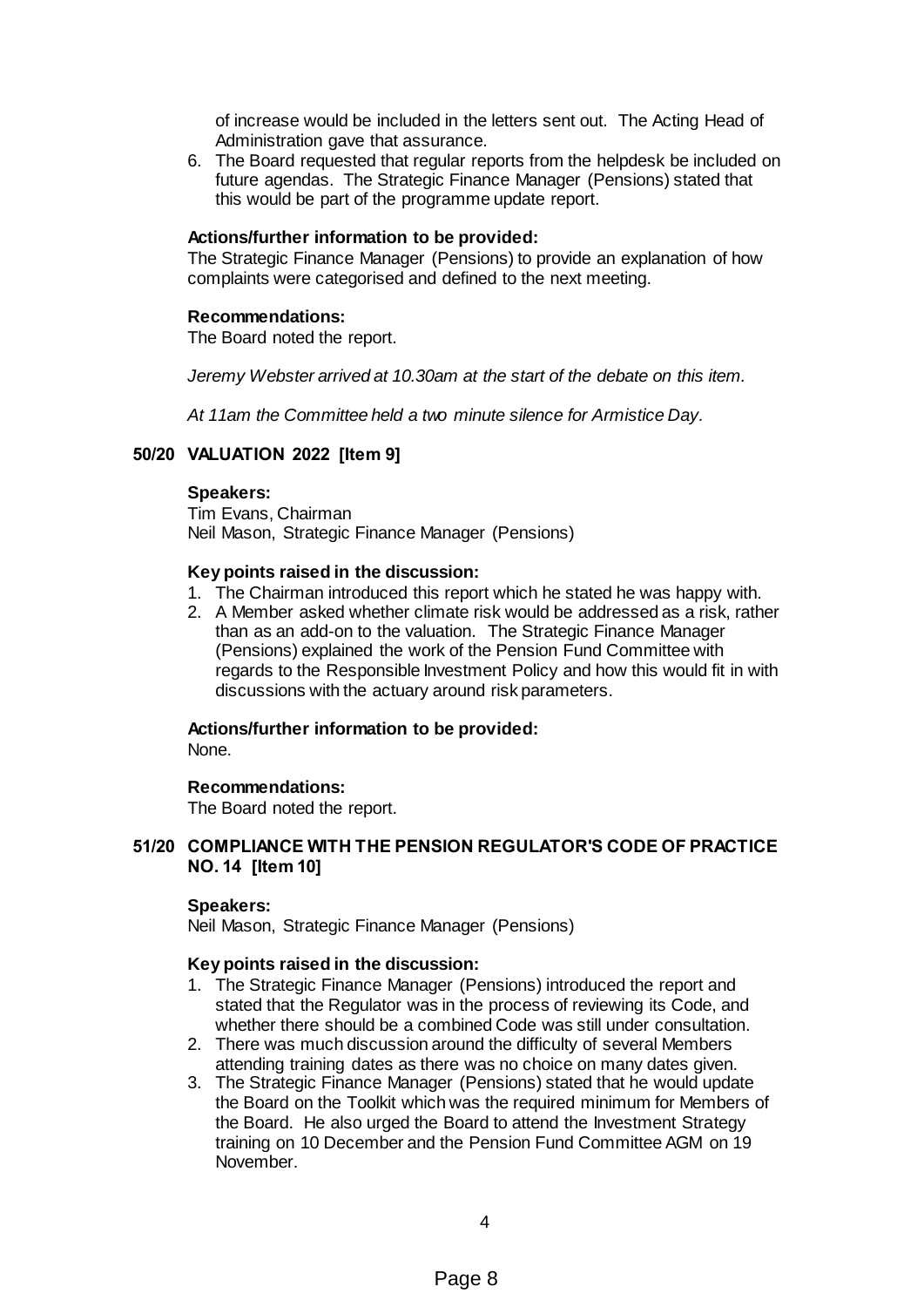4. One Member stated that training sessions could be recorded if requested, as she had done in the past.

#### **Actions/further information to be provided:** None.

#### **Recommendations:**

The Board noted the report.

# **52/20 DRAFT ANNUAL REPORT & STATEMENT OF ACCOUNTS [Item 11]**

## **Speakers:**

Ayaz Malik, Senior Pensions Finance Specialist

## **Key points raised in the discussion:**

- 1. The Senior Pensions Finance Specialist presented the draft Annual Report and accounts. He explained that the accounts were in the process of being audited and the auditing was expected to finish soon. The accounts were due to be presented to the Audit and Governance Committee on 29 November 2021.
- 2. The Board thanked the Senior Pensions Finance Specialist for the work put into this document.

# **Actions/further information to be provided:**

None.

## **Recommendations:**

The Board noted the report.

# **53/20 RISK REGISTERS 2021/22 - QUARTER 2 [Item 12]**

#### **Speakers:**

Neil Mason, Strategic Finance Manager (Pensions) Ayaz Malik, Senior Pensions Finance Specialist

# **Key points raised in the discussion:**

- 1. The Strategic Finance Manager (Pensions) presented a revised version of the cover report (revised report attached as Annex A) – paragraphs 13 and 14 of the revised report included the revisions. He highlighted the proposed changes to the risk register which was now in the ownership of the new integrated team.
- 2. The Senior Pensions Finance Specialist highlighted the tracked changes in the register and the new risks added as well as those removed.
- 3. Risk A24 should read 'failure to maintain' rather than 'failure to implement'.
- 4. A Member stated that the register was an improvement and there was still scope for modifying the risks in order to focus on what was important.

# **Actions/further information to be provided:**

None.

#### **Recommendations:**

The Board agreed the changes to the register and noted the report.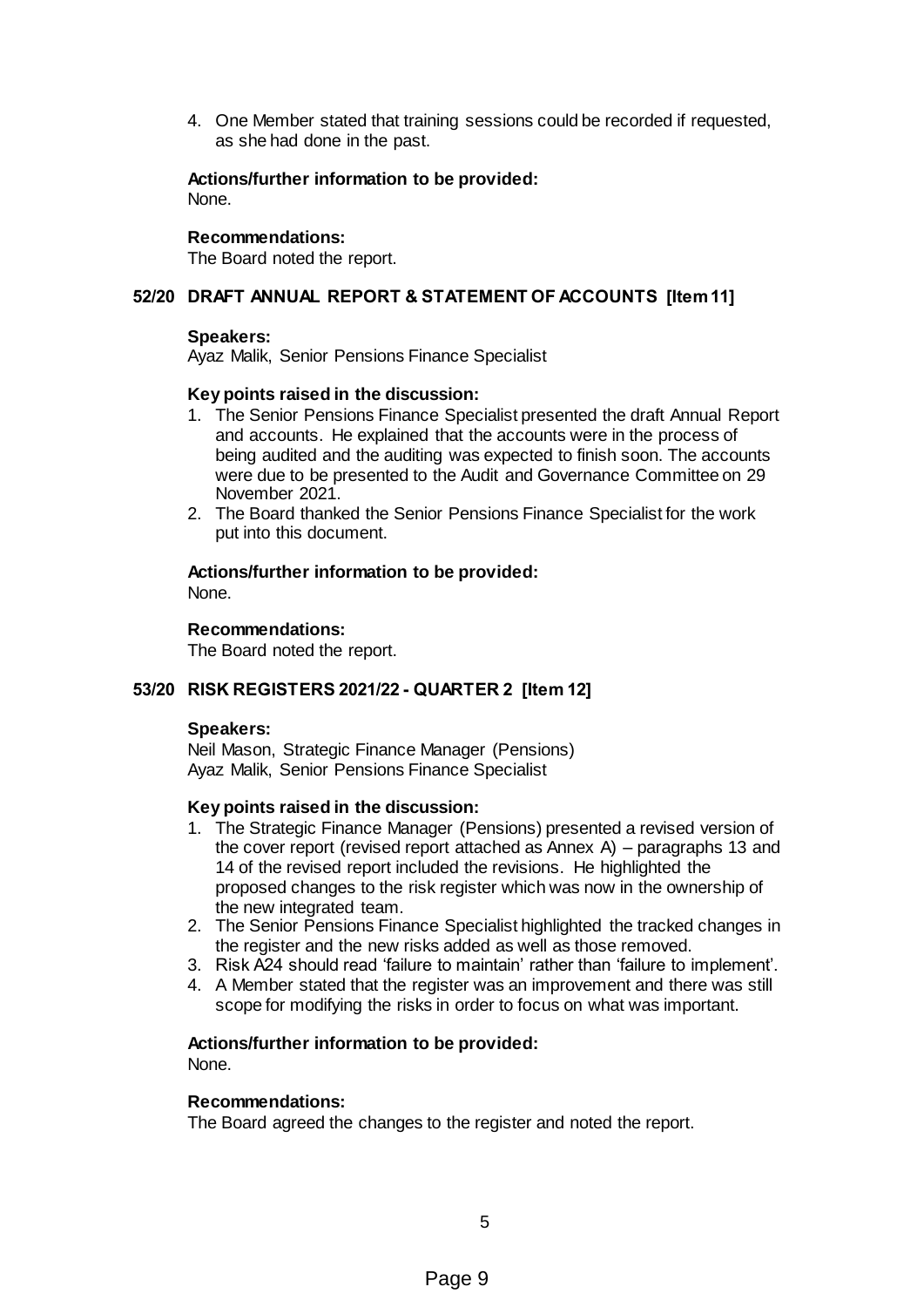# **54/20 DATE OF THE NEXT MEETING [Item 13]**

The Board noted that the next meeting would be held on 18 February 2022.

**\_\_\_\_\_\_\_\_\_\_\_\_\_\_\_\_\_\_\_\_\_\_\_\_\_\_\_\_\_\_\_\_\_\_\_\_\_\_\_\_\_\_\_\_\_\_\_\_\_\_\_\_\_\_\_\_\_\_\_\_\_\_**

Meeting ended at: 11.20 am

**Chairman**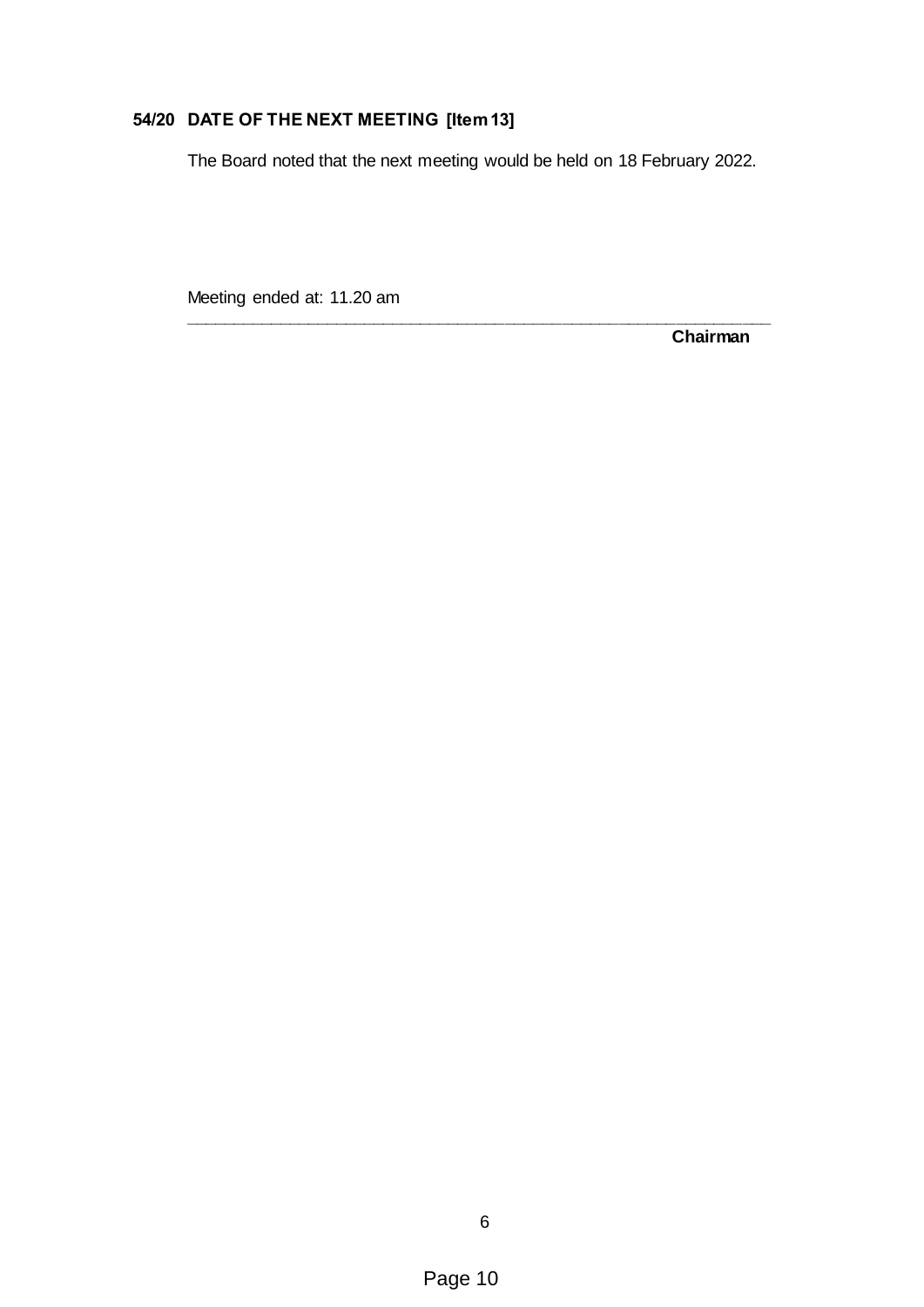# **SURREY COUNTY COUNCIL**

#### **LOCAL PENSION BOARD**



**DATE: 11 NOVEMBER 2021**

**LEAD OFFICER: ANNA D'ALESSANDRO, DIRECTOR OF FINANCE, CORPORATE AND COMMERCIAL**

**SUBJECT: Risk Registers 2021/22 Quarter 2**

## **SUMMARY OF ISSUE:**

1. This report considers changes to Fund and Administration risk registers in quarter 2.

## **RECOMMENDATIONS:**

The Board is recommended to:

- 2. **Note** the content of this report and the Fund Risk Register (shown as Annex 1) and the Administration Risk Register (shown as Annex 2).
- 3. **Make** recommendations to the Pension Fund Committee (Committee) if required.

# **REASON FOR RECOMMENDATIONS:**

4. The Public Sector Pensions Act 2013 requires Local Pension Boards to assist the Scheme Manager in securing compliance with the Local Government Pension Scheme (LGPS) Regulations and requirements imposed by the Pensions Regulator. This report provides the Board with insight into the activities of the Surrey pension function and furthers the successful collaboration of the Committee and Board in managing risk and compliance and promoting effective governance. Minute Item 53/20<br>
Minute Item 53/20<br>
Pansion<br>
21<br>
Pansion<br>
DDRO, DIRECTOR OF FINANCE,<br>
COMMERCIAL<br>
Final<br>
Final<br>
Restormed Administration risk registers in<br>
The United Restormed Restormed Administration risk registers in<br>

#### **DETAILS:**

#### **Background**

- 5. A quarterly assessment of the Pension Fund and Pensions Administration risk registers will give the Board the opportunity to influence and drive the risk management process during 2021/22.
- 6. In a meeting of 9 February 2018, the Committee determined that future risk registers be initially reviewed by the Board and contained within the quarterly Board Report to the Committee.

#### **The Risk Management Process**

7. The risk management policy of the Surrey Pension Fund is to adopt best practice in the identification, evaluation and control of risks in order to ensure that the risks are recognised, and then either eliminated or reduced to a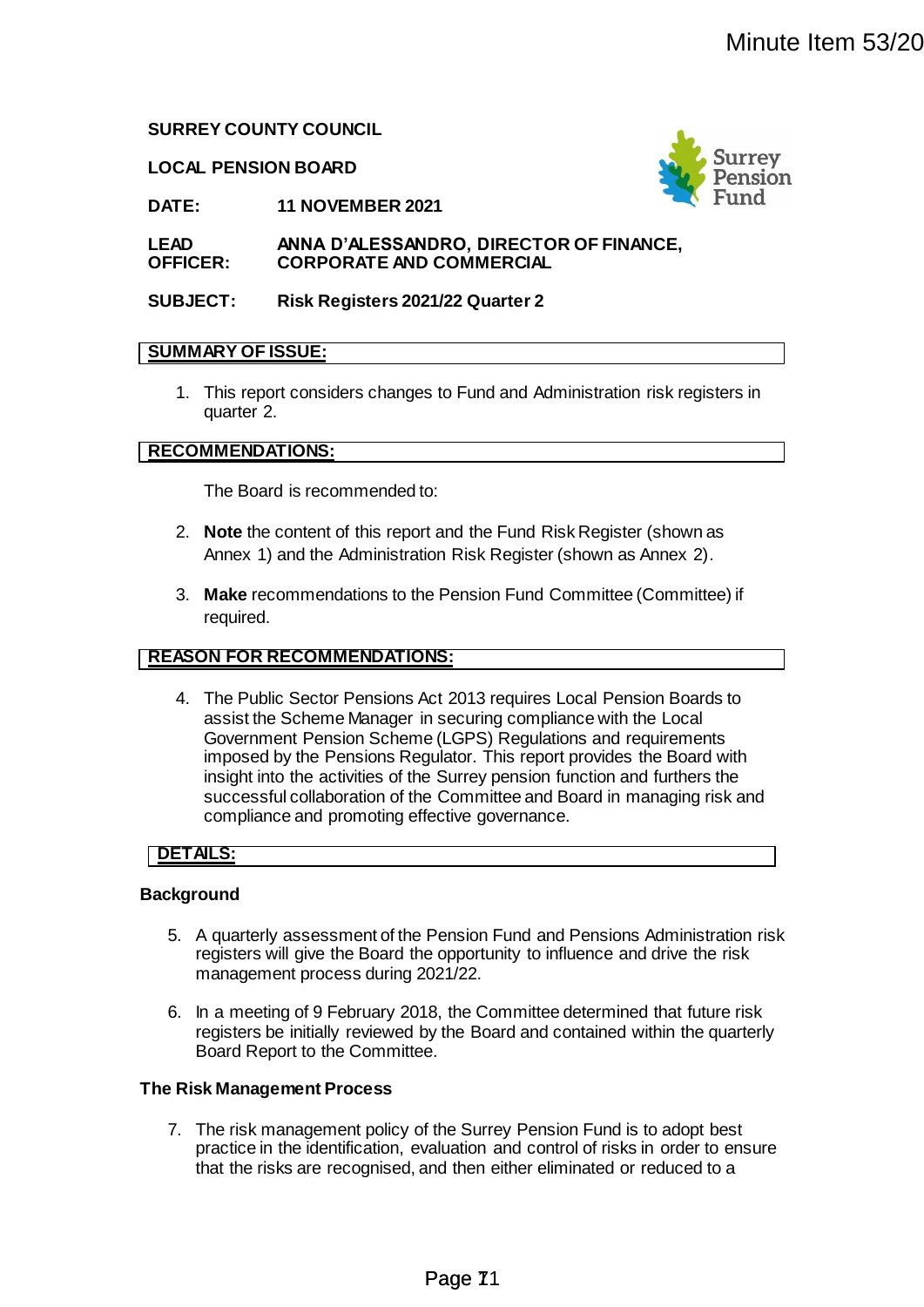manageable level. If neither of these options is possible, then means to mitigate the implications of the risks should be established.

- 8. Each of the risk areas in each register has been assessed in terms of its impact on the Fund as a whole, on the fund employers, and on the reputation of the Pension Fund Committee and Surrey County Council as the administering authority. Assessment has also been given as to the likelihood of the risk.
- 9. Each of the three areas of impact identified above is assessed on a scale of one to four, with four implying the highest level of impact. The likelihood of the risk description (between one and five) is then applied to the combined impact score, which produces an overall risk score. Depending on the score, the risks are then identified as Red, Amber or Green.
- 10. To comply with best practice, a scoring process has been implemented, which will reassess the risk scores after the mitigating action is taken to control and reduce the risks. The risk register includes a revised impact score and net risk score as a result of those mitigating actions.
- 11. Within the residual red risks, cost ranges are provided on the implications where possible.
- 12. In a meeting of 9 February 2018, the Pension Fund Committee requested that the Board add to their forward plan consideration of how the risks are measured and whether the weighting is appropriate.

# **Changes to existing risks in the Risk Register**

- 13. The Fund and Administration risk registers have been updated to reflect members' comments from previous board meeting, all changes have been tracked. The following risks have been updated.
	- Risks F9,F11 and F21 in Annexe 1.
	- Risks A2,A3,A4,A5,A7,A10,A12,A13,A14,A18,A19 and A23 in Annexe 2.

#### **Risks Removed**

- 14. The Local Pensions Board should recommend to the Pension Fund Committee, the removal of the following risk:
	- Lack of guidance and process notes leads to inefficiency and errors as risk A6, with total risk of 27 (Amber) and net risk of 18 (Amber) in Annexe 2. As it is similar to risk A2.
	- Failure to get on top of the backlog leads to resource issues and management distractions as risk A11, with total risk of 44 (Red) and net risk of 32 (Red) in Annexe 2. As it is similar to risk A23.
	- Head of Pension Administration leaving the Council as risk A20, with total risk of 27 (Amber) and net risk of 18 (Amber) in Annexe 2.

# Pagge 8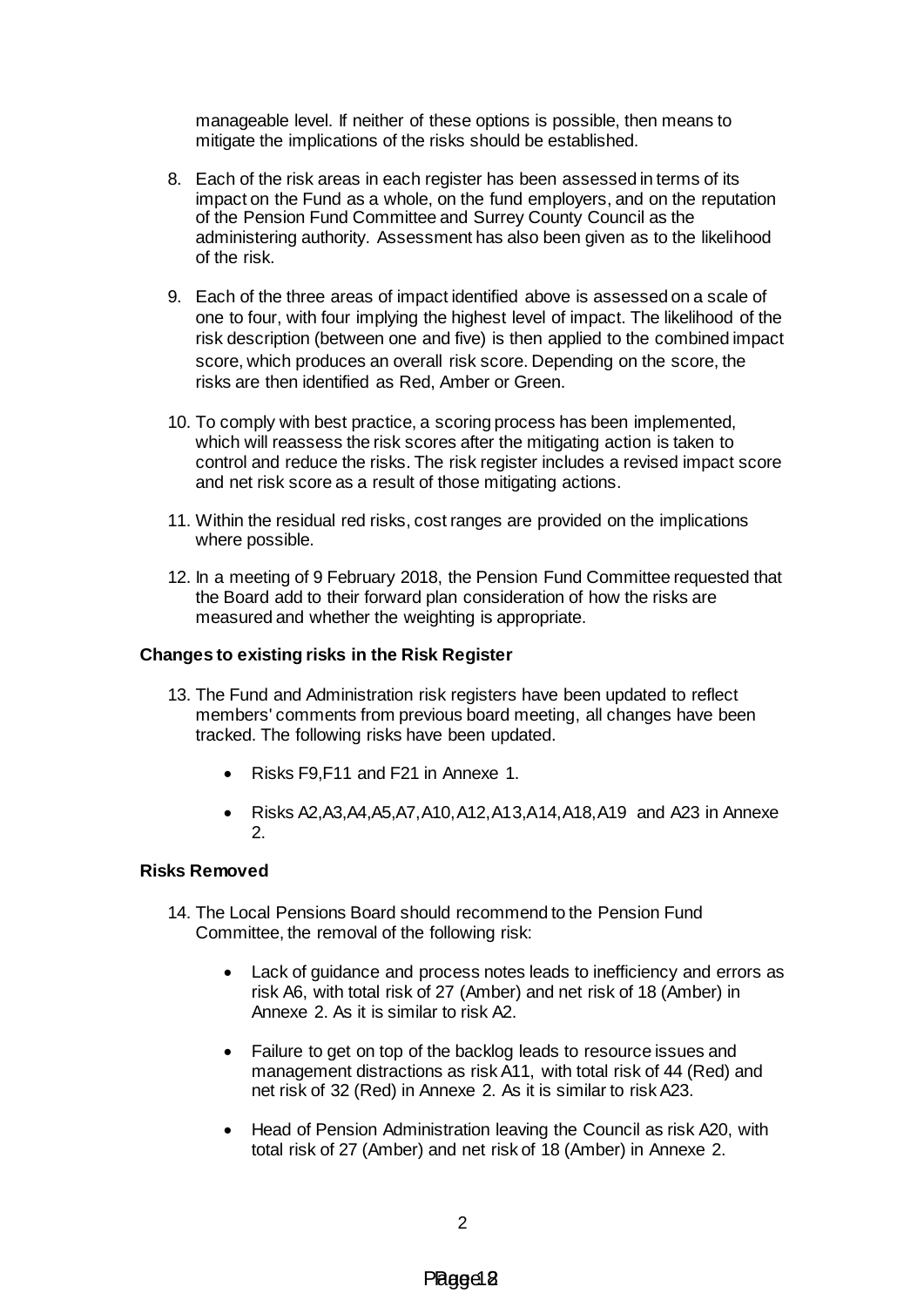Moving out of County Hall as risk A22, with total risk of 27 (Amber) and net risk of 16 (Amber) in Annexe 2.

## **New risks**

- 15. The Local Pensions Board should recommend to the Pension Fund Committee, the addition of the following risk:
	- Failure to implement proper cyber security policies as Risk A24, with total risk of 22 (Amber) and net risk of 16 (Amber) in Annexe 2.

# **CONSULTATION:**

16. The Chairman of the Local Pension Board has been consulted on this report.

# **RISK MANAGEMENT AND IMPLICATIONS:**

17. Any relevant risk related implications have been considered and are contained within the report.

# **FINANCIAL AND VALUE FOR MONEY IMPLICATIONS**

18. Any relevant financial and value for money implications have been considered and are contained within the report.

# **DIRECTOR OF CORPORATE FINANCE COMMENTARY**

19. The Director of Finance, Corporate and Commercial is satisfied that all material, financial and business issues and possibility of risks have been considered and addressed.

# **LEGAL IMPLICATIONS – MONITORING OFFICER**

20. There are no legal implications or legislative requirements.

# **EQUALITIES AND DIVERSITY**

21. There are no equality or diversity issues.

# **OTHER IMPLICATIONS**

22. There are no other implications.

# **WHAT HAPPENS NEXT**

23. The risk registers will be presented to Pension Fund Committee on 10<sup>th</sup> December for their recommendations and approval.

# **Contact Officer:**

John Smith Ayaz Malik Tom Lewis Clare Chambers